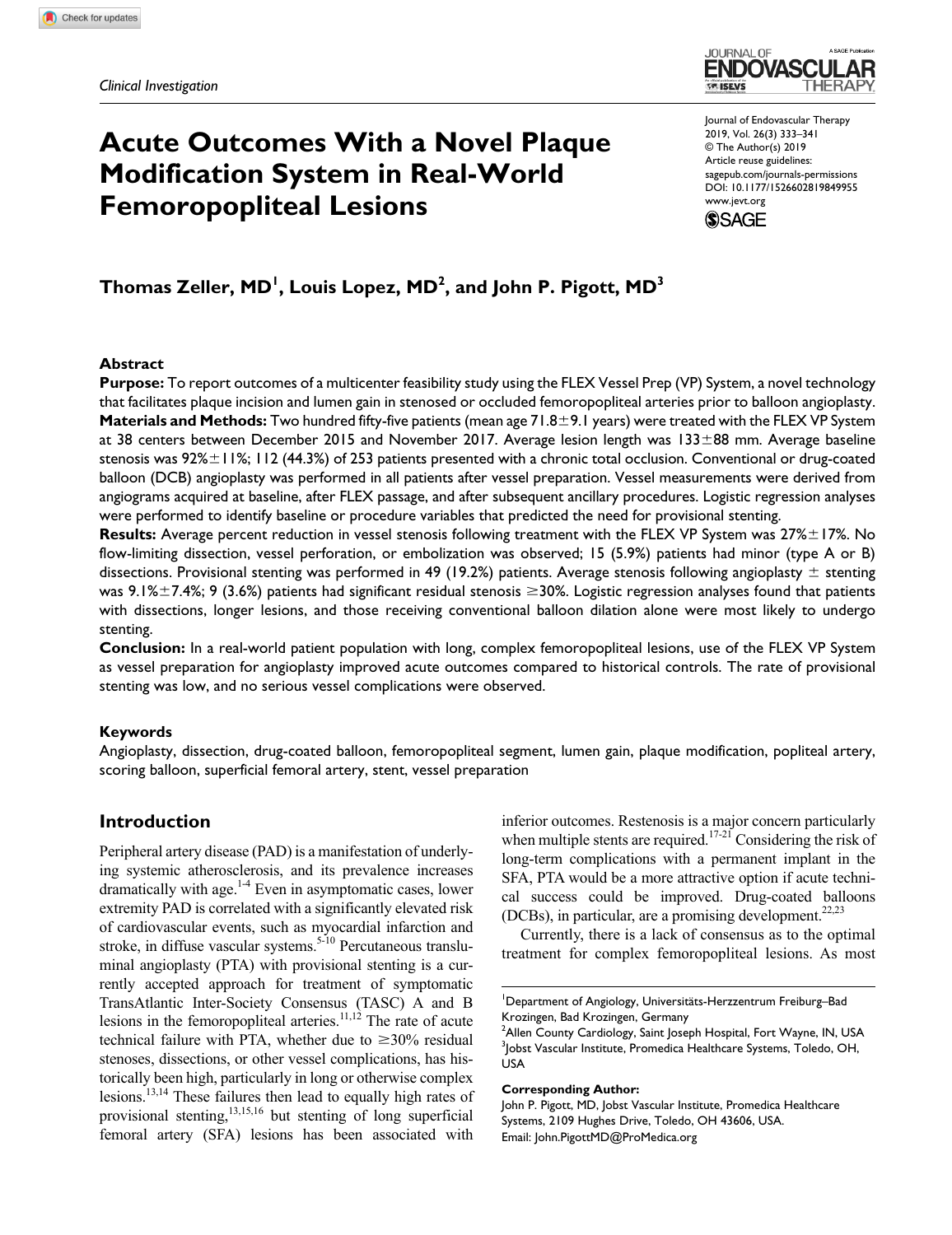

**Figure 1.** Schematic of the FLEX VP System.

patients with PAD present with long and diffuse lesions localized to this segment, treatment solutions in this area are of critical importance to the vascular interventionist. Nearly 30 years ago, Barath et  $al<sup>24</sup>$  conceived of scoring a vessel wall during coronary artery angioplasty to encourage plaque "cracking" along more predictable lines. Historically, scoring devices utilized in the setting of PAD have been cutting-type balloons designed for focal treatment at a set balloon length.25,26

The FLEX Vessel Prep System (VentureMed Group, Toledo, OH, USA) is a non-balloon-based vessel prep technology with a one-size-fits-all design distinct from cutting **balloons.** To our knowledge, it is the only currently manufactured vessel prep technology that provides *continuous* treatment along the lesion, irrespective of length. Though the Flex VP System was approved for the market in June 2016, outcomes with the FLEX System have not been published. The objective of this study was to report real-world acute outcomes with the FLEX VP System and to investigate patient and procedure variables that may be predictive of FLEX and angioplasty success.

# **Materials and Methods**

#### *Device Description*

The FLEX VP System was designed to be utilized prior to PTA as a vessel preparation device for femoropopliteal occlusions and stenoses. A single FLEX device (consisting of a sheathed catheter, treatment element, and actuator control handle) can be used for any lesion length, including lesions >100 mm. The FLEX VP System (Figure 1) is 6-F



**Figure 2.** Histology of a microincision created by the FLEX VP System in a human cadaver superficial femoral artery.

compatible and can be used over a 0.014- or 0.018-inch guidewire. The distal working end has a treatment element comprised of 3 struts radially opposed at 120° with a 0.010-inch-high atherotome mounted perpendicularly on each of the proximal skids. During retrograde pullback of the FLEX System, the treatment element is expanded by pulling back on the actuator, which applies  $\sim$ 1 atm of consistent radial force to allow the atherotomes to longitudinally create continuous parallel microincisions in the vessel wall and enlarge the lumen. The surface area of the skid allows consistent depth of the microincisions (Figure 2) as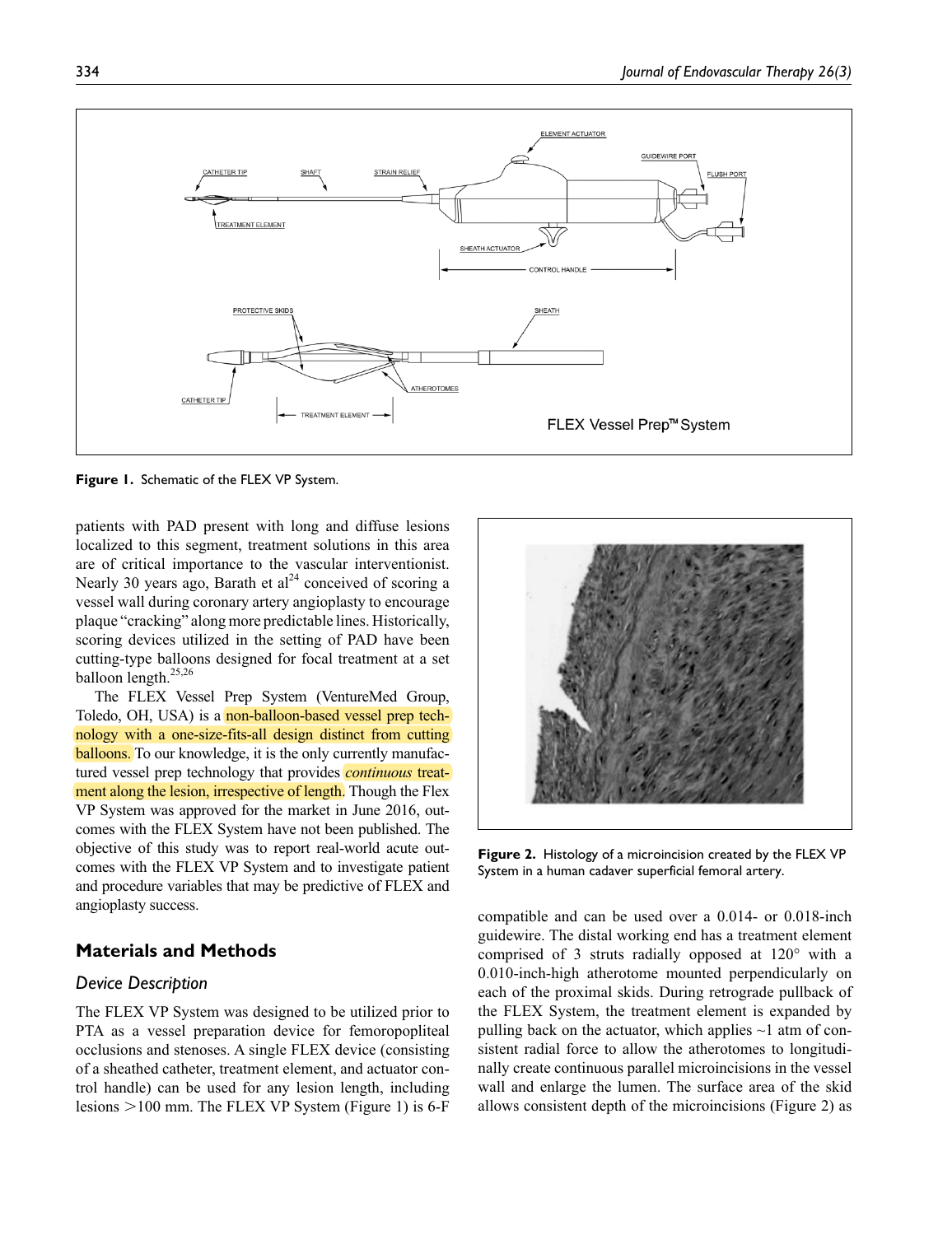the skid "flexes" to the contour of the vessel lumen. Using the control handle, the FLEX can be resheathed, repositioned, and rotated to create multiple incisions during repeat passes; 30° rotation between each pass allows evenly spaced microincisions.

# *Study Design and Patient Population*

Manufacturer-initiated, all-comers, post-market surveillance of patients treated with the FLEX VP System was established in late 2015 at 38 centers (29 US, 9 European) with no inclusion or exclusion criteria applied. Case report forms were collected prospectively and entered into a database, which for this retrospective review was interrogated to identify patients treated from December 2015 through November 2017. Patients gave written informed consent for the procedure per guidelines at each institution; no ethics approval was required for the retrospective review of anonymized data.

The database search found 255 patients (mean age  $71.8 \pm 9.1$  years) treated during the observation period. The FLEX System was applied in 200 (78.4%) SFAs and 27 (10.6%) popliteal arteries (Table 1). Twenty-eight (11.0%) patients were treated with FLEX in target vessels outside the FLEX instructions for use, including iliofemoral and below-the-knee vessels. Average target lesion length in 252 patients was  $133\pm88$  mm; 162 (64.3%) patients had lesions  $\geq$ 100 mm long. More than a third of lesions were chronic total occlusion (CTOs); 21 (8.3%) of 253 patients were treated for in-stent restenosis (ISR).

Calcification severity was assessed by each operator utilizing a modified peripheral artery calcium scoring system  $(PACCS)^{27}$ : grade 0 – none, grades 1 and 2 – mild, grade 3 – moderate, and grade 4 – severe. Calcium was considered to be severe in 55 (21.7%) of 254 patients, with 166 (65.3%) patients presenting with either mild or moderate calcification. Of 255 patients treated with the FLEX System, 191  $(74.9\%)$  presented with CTOs, lesions  $\geq 100$  mm, and/or severely calcified lesions.

In this cohort, all patients underwent angioplasty (conventional balloons, DCBs, or both) and provisional stenting following vessel preparation with the FLEX System. The number of passes with the FLEX was decided by the operator. Angiography was performed prior to the procedure, following the application of the FLEX System, and following subsequent endovascular therapy (EVT). All imaging measurements, including degree of stenosis, lesion length, and severity of calcification, were measured by the operator from visual assessment of angiograms.

#### *Definitions*

Balloon pressures were of interest to investigate the hypothesis that FLEX usage enhances vessel compliance, enabling lower balloon pressures during subsequent PTA. Thus, in

**Table 1.** Characteristics of 255 Patients Treated With the FLEX VP System at 38 US and European Centers.<sup>a</sup>

| Age, y (n=177)               | 71.8±9.1 (38–97)         |
|------------------------------|--------------------------|
| Age $\geq 65$ years          | 150 (84.7)               |
| Men                          | 125/222 (56.3)           |
| Lesion length, mm (n=252)    | $133.4 \pm 87.5$ (2-350) |
| RVD, mm (n=252)              | $5.4 \pm 1.0$ (1-8)      |
| Diameter stenosis, % (n=253) | $91.9 \pm 10.5$ (60-100) |
| Occluded vessel              | 112/253(44.3)            |
| In-stent restenosis          | 21/253(8.3)              |
| Calcification                |                          |
| None                         | 33/254 (13.0)            |
| Mild                         | 86/254 (33.9)            |
| Moderate                     | 80/254 (31.5)            |
| Severe                       | 55/254 (21.7)            |
| Target vessel                |                          |
| <b>SFA</b>                   | 200 (78.4)               |
| Popliteal                    | 27 (10.6)                |
| <b>BTK</b> vessels           | 22(8.6)                  |
| TPT                          | 8(3.1)                   |
| AT                           | 10(3.9)                  |
| PT                           | 3(1.2)                   |
| Peroneal                     | 1(0.4)                   |
| lliofemoral vessels          | 6(2.3)                   |
| lliac                        | 4(1.6)                   |
| <b>PFA</b>                   | 1(0.4)                   |
| <b>CFA</b>                   | 1(0.4)                   |
| OUS                          | 20(7.8)                  |
|                              |                          |

Abbreviations: AT, anterior tibial; BTK, below the knee; CFA, common femoral artery; OUS, outside the United States; PFA, profunda femoral artery; PT, posterior tibial; RVD, reference vessel diameter; SFA, superficial femoral artery; TPT, tibioperoneal trunk; US, United States.  $^{\rm a}$ Continuous variables are expressed as mean  $\pm$  standard deviation (range) and categorical variables are expressed as number/sample (percentage).

addition to maximum inflation pressure, the lowest inflation pressure needed to attain complete lesion effacement and parallel balloon walls was recorded as the opening balloon pressure. Dissection was classified per standard grades (types A-F) established for the coronary arteries.<sup>28</sup>

Effectiveness of the FLEX System was assessed in 2 ways: lumen gain (baseline percent stenosis – post-FLEX percent stenosis) and post-FLEX reduction in stenosis [(baseline percent stenosis – post-FLEX percent stenosis) ÷ baseline percent stenosis]. Post-FLEX reduction in stenosis differs from lumen gain in that it considers the reduction in stenosis *relative* to the baseline stenosis (the percentage of the whole).

#### *Statistical Analyses*

This analysis was confined to the SFA and popliteal target vessels in patients treated in the US and European Union after marketing clearance for the FLEX VP System was obtained.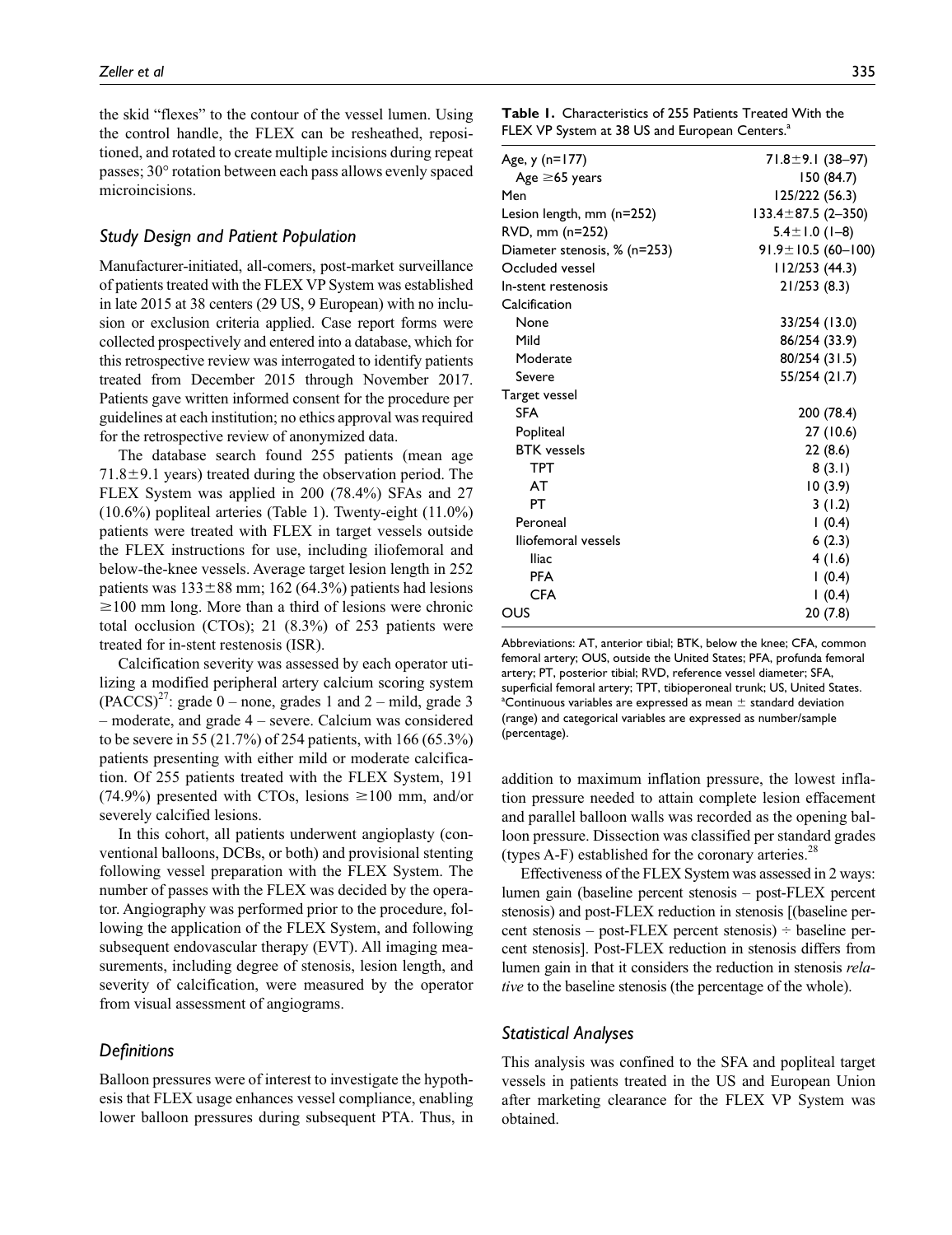|  |  |  |  |  | Table 2. Baseline, Post-FLEX, and Postprocedure Measurements of Stenoses. <sup>a</sup> |  |
|--|--|--|--|--|----------------------------------------------------------------------------------------|--|
|--|--|--|--|--|----------------------------------------------------------------------------------------|--|

| Baseline diameter stenosis, % (n=253)          | $91.9 \pm 10.5(60 - 100)$ |
|------------------------------------------------|---------------------------|
| Post-FLEX stenosis, % (n=245) <sup>b</sup>     | 66.7 $\pm$ 17.3 (10–100)  |
| Post-FLEX lumen gain, % (n=245) <sup>c</sup>   | $25.2 \pm 16.4$ (0-89)    |
| Post-FLEX reduction in stenosis, $% (n=245)^d$ | $27.3 \pm 17.1$ (0-90)    |
| Post-EVT stenosis, % (n=249) <sup>d,e</sup>    | $9.1 \pm 7.4$ (0-50)      |
| Post-EVT lumen gain, % (n=249)                 | $82.6 \pm 12.1(50 - 100)$ |
| Post-EVT reduction in stenosis, % (n=249)      | $90.0 \pm 7.9$ (50-100)   |
| Significant residual stenosis $($ >30%)        | 9(3.6)                    |
|                                                |                           |

Abbreviations: EVT, endovascular therapy.

<sup>a</sup>Continuous data are presented as the mean  $\pm$  standard deviation (range); categorical data are given as the number (percentage).<br><sup>b</sup>All 255 patients reseived ELEX treatment: bougues, enly 245 patients hed available pe

<sup>b</sup>All 255 patients received FLEX treatment; however, only 245 patients had available post-FLEX percent stenosis measurements.

 $c^{\text{c}}$ Lumen gain = baseline stenosis − post-FLEX stenosis.<br>dPoduction in stenosis considers final stenosis relative.

Reduction in stenosis considers final stenosis relative to original stenosis, calculated as [(baseline stenosis − post-FLEX stenosis) ÷ baseline stenosis]. <sup>e</sup> Post-EVT measurements were recorded after angioplasty and provisional stenting.

Continuous data are presented as the mean  $\pm$  standard deviation; categorical data are given as the number/sample (percentage). Data were site-reported and not adjudicated; missing data were not imputed. Simple and multiple linear regression analyses were conducted to determine whether any patient characteristics (female gender, age, US center, calcification, ISR, baseline stenosis, occlusion, lesion length, reference vessel diameter, lesion location) or procedure variables (opening balloon pressure, maximum inflation pressure, inflation time, number of FLEX passes, post-FLEX stenosis, type of EVT, dissection) were significantly associated with post-FLEX reduction in stenosis. Variables achieving  $p < 0.15$  in the univariate analysis were entered into the multivariate model. Results are presented as the coefficient of determination  $(R^2)$ . A positive regression coefficient indicated a positive linear relationship between the independent variable and the dependent outcome of interest (post-FLEX reduction in stenosis).

Exploratory correlation analyses were performed to assess whether relationships existed between those variables identified in linear regression analyses as possible predictors for post-FLEX stenosis reduction with subsequent angioplasty procedure characteristics and outcomes. Strength of the correlation was per established standards, with correlation coefficients  $(r) \ge 0.3$  (or less than  $-0.3$ ) as the threshold for a weak correlative relationship.<sup>29</sup>

Binary logistic regression analyses were conducted to determine which, if any, variables were associated with a need for provisional stenting. Variables achieving  $p < 0.15$ were entered into the multivariate analysis. Results are presented as the odds ratio with 95% confidence interval (CI). The threshold of statistical significance was  $p < 0.05$ . Analyses were conducted using SPSS software (version 22; IBM Corporation, Armonk, NY, USA).

# **Results**

The average number of passes with the FLEX System was  $3.5 \pm 1$  (range 1–8); 4 (34.1%) passes were most common,

followed by 3 (29.0%) passes. Following use of the FLEX device, the average stenosis was reduced from  $91.9\% \pm 10.5\%$ at baseline to  $66.7\% \pm 17.3\%$  (Table 2). Average lumen gain following FLEX usage was  $25.2\% \pm 16.4\%$ . Representative pre-, peri-, and post-FLEX angiographic images are displayed in Figure 3.

All patients underwent conventional and/or DCB angioplasty after FLEX passage; provisional stenting was performed in 49 (19.2%) patients. Average opening and maximum balloon pressures were  $4.2 \pm 1.5$  and  $9.2 \pm 2.7$ atms, respectively (Table 3). Average inflation time was  $3.1 \pm 2.4$  minutes. After EVT, the average stenosis was 9.1% $\pm$ 7.4% (Table 2). Nine (3.6%) patients had significant residual stenosis  $\geq 30\%$ . From baseline to after EVT, the average reduction in stenosis was  $90\% \pm 8\%$ .

Minor dissections occurred in 15 (6.0%) of 250 patients for whom this outcome was available. Of these, 12 were type A (minor radiolucent areas) and 3 were type B (radiolucent luminal flap parallel to the vessel wall). No flowlimiting dissections, vessel perforations, or embolizations occurred.

#### *Regression and Correlation Analyses*

Univariate linear regression analyses were performed to assess the relationship of baseline and FLEX procedure variables with post-FLEX reduction in stenosis (Table 4). Of those variables tested, only patient age was found to be significantly related to a reduction in stenosis following FLEX usage (p=0.01). Older patients showed slightly less relative lumen gain with each additional year of age.

Correlation analyses were performed to determine whether post-FLEX reduction in stenosis or patient age was correlated with angioplasty balloon pressures or post-EVT reduction in stenosis. Negligible relationships were identified in all analyses but one. The only significant relationship identified  $(r = -0.25)$  found that post-FLEX reduction in stenosis was significantly correlated with maximum balloon pressure; that is, patients exhibiting greater reduction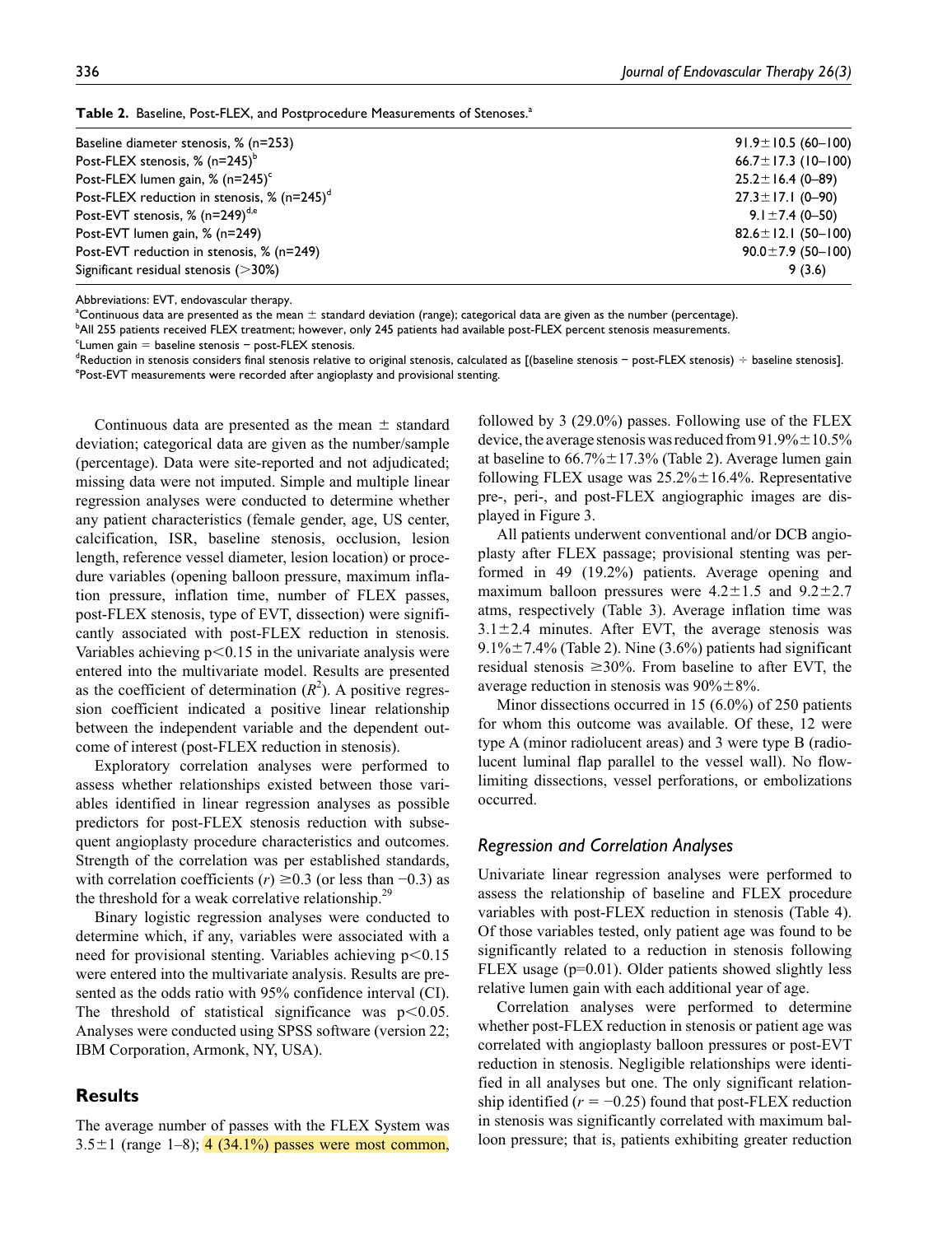

Figure 3. (A) Initial angiogram revealed a long superficial femoral artery chronic total occlusion. (B) Recanalization after FLEX VP System use only. (C) Final angiographic result after drug-coated balloon angioplasty.

|                  | Table 3. Post-FLEX Angioplasty and Provisional Stenting |
|------------------|---------------------------------------------------------|
| Characteristics. |                                                         |

| Post-FLEX therapy                       |                      |
|-----------------------------------------|----------------------|
| Conventional balloon alone              | 45/250 (18.0)        |
| DCB alone                               | 90/250 (36.0)        |
| Conventional balloon and DCB            | 67/250 (26.8)        |
| Conventional balloon and stenting       | 21/250 (8.4)         |
| DCB and stenting                        | 7/250(2.8)           |
| Conventional balloon, DCB, and stenting | 20/250 (8.0)         |
| Balloon size, mm (n=255)                | $5.3 \pm 0.9$ (3-8)  |
| Opening pressure, atm (n=223)           | $4.2 \pm 1.5$ (2-12) |
| Maximum pressure, atm (n=216)           | $9.2 \pm 2.7$ (3-18) |
| Inflation time, min (n=210)             | $3.1 \pm 2.4$ (0-15) |
| Provisional stenting                    | 49/255 (19.2)        |
| Stents per patient                      | $1.4 \pm 0.8$ (1-4)  |
| Stent diameter, mm                      | $5.8 \pm 0.8$ (5-8)  |
| <b>Vessel location</b>                  |                      |
| <b>SFA</b>                              | 45/49 (91.8)         |
| Popliteal                               | 3/49(6.1)            |
| lliac                                   | 1/49(2.0)            |

Abbreviations: DCB, drug-coated balloon; SFA, superficial femoral artery. Continuous data are presented as the mean  $\pm$  standard deviation; categorical data are given as the number/sample (percentage).

in vessel stenosis following use of the FLEX VP System (ie, greater lumen gain) underwent angioplasty with lower maximum balloon pressures  $(p<0.001)$ .

# *Stenting Subset Analyses*

Of the 49 patients who underwent provisional stenting, 21 had undergone conventional balloon angioplasty only, while 20 underwent angioplasty with conventional and DCB balloons and 7 had angioplasty with DCBs alone. The binary logistic regression analyses identified 6 variables in univariate analyses as possible factors (Table 5). In a multivariate model, the most significant predictor of provisional stenting was whether patients underwent conventional balloon angioplasty as opposed to plain + DCB or solely DCB angioplasty. Patients receiving conventional balloon dilation alone were 4.4 times more likely to undergo stenting (p=0.001). Patients who experienced minor dissections were 7.2 times more likely to undergo stenting (p=0.011). Longer lesions were more likely to be stented. For each millimeter increase in lesion length, patients were 1.005 times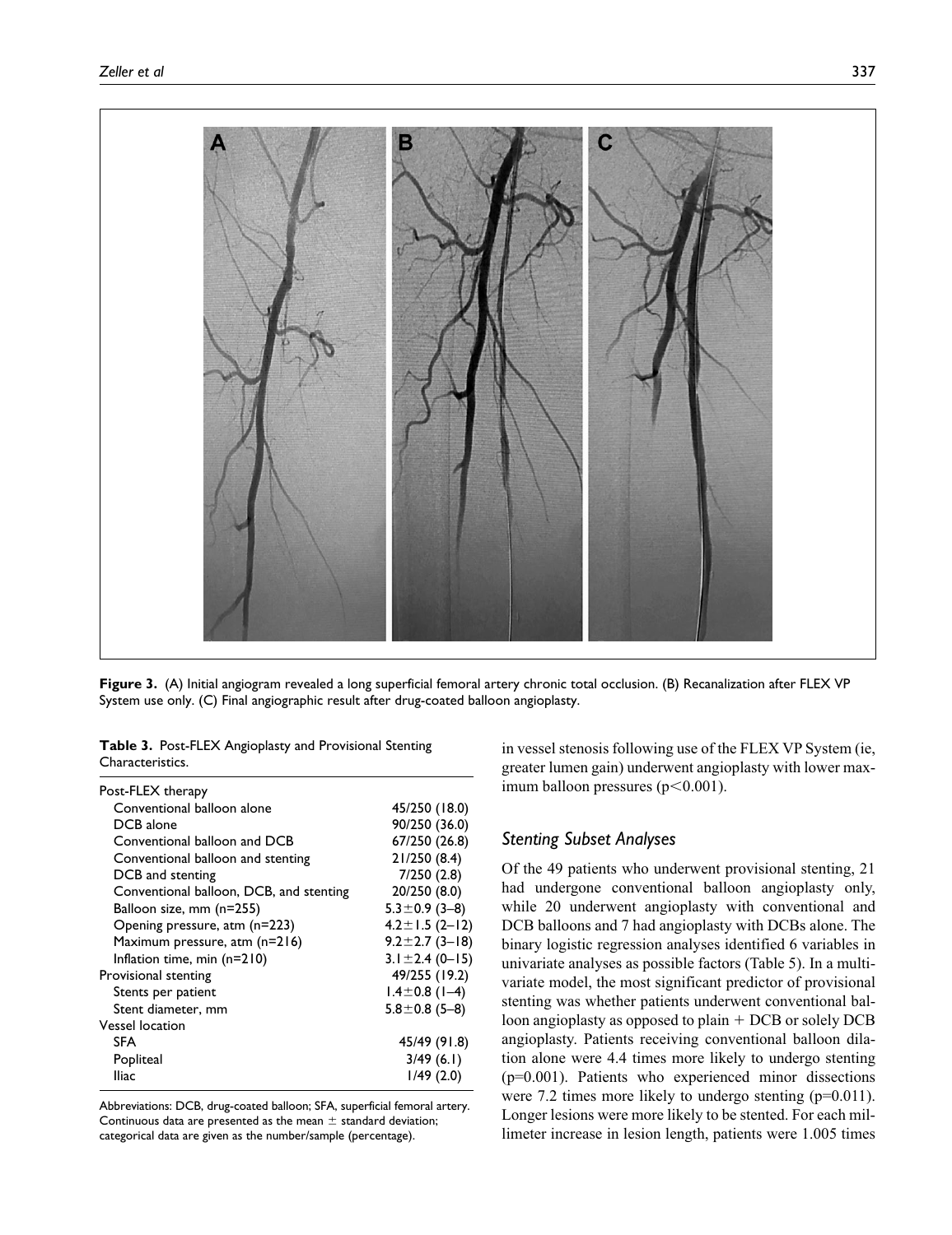| Variable                                | Coefficient <sup>a</sup> | <b>SE</b> | $R^2$          | P    |
|-----------------------------------------|--------------------------|-----------|----------------|------|
| Female sex                              | $-0.03$                  | 0.02      | $0.008$ $0.18$ |      |
| Age                                     | $-0.004$                 | 0.001     | 0.04           | 0.01 |
| US center <sup>b</sup>                  | $-0.06$                  | 0.04      | $0.008$ $0.16$ |      |
| Calcification (continuous) <sup>c</sup> | 0.01                     | 0.01      | 0.006 0.23     |      |
| Severe calcification                    | 0.03                     | 0.03      | $0.004$ 0.33   |      |
| In-stent restenosis                     | $-0.02$                  | 0.04      | 0.001          | 0.64 |
| <b>Baseline stenosis</b>                | 0.001                    | 0.001     | 0.002 0.48     |      |
| Occlusion                               | 0.02                     | 0.02      | 0.002 0.48     |      |
| Lesion length                           | $<$ 0.00 l               | $<$ 0.00  | 0.003 0.97     |      |
| Vessel diameter                         | $-0.01$                  | 0.01      | 0.004 0.35     |      |
| <b>Treated vessel</b>                   |                          |           |                |      |
| <b>SFA</b>                              | $-0.01$                  | 0.03      | 0.001          | 0.67 |
| Popliteal                               | $-0.005$                 | 0.04      | $<$ 0.00       | 0.89 |
| Other ATK vessels                       | 0.04                     | 0.08      | 0.001          | 0.57 |
| Other BTK vessels                       | 0.02                     | 0.04      | 0.001          | 0.63 |
| Number of passes with FLEX              | 0.005                    | 0.009     | 0.001          | 0.58 |

**Table 4.** Univariate Linear Regression Analysis to Identify Any Relationship Between Patient and Procedure Variables and Post-FLEX Reduction in Stenosis.

Abbreviations: ATK, above the knee; BTK, below the knee;  $R^2$ , coefficient of determination; SE, standard error; SFA, superficial femoral artery; US, United States.

<sup>a</sup>A positive regression coefficient indicates a positive linear relationship between the independent baseline variable and the dependent outcome of interest (post-FLEX reduction in stenosis). Possible predictors were entered into a multivariate model using a cutoff criterion of  $p<0.15$ .  $^{\rm b}$ Center location was a binary variable in which US was coded as "1". The negative coefficient indicates that patients treated in Europe had greater reduction in stenosis than patients treated in the US. Univariate regression was run with calcification as a continuous variable in which  $0 =$  no calcification,  $1 =$  mild calcification,  $2 =$  moderate

calcification, and  $3 =$  severe calcification.

more likely to receive stenting  $(p=0.03)$ . A longer balloon inflation time was also found to be associated with a lower risk for stenting, though not to a significant degree ( $p=0.13$ ).

## **Discussion**

In this retrospective review of a real-world multicenter experience with a vessel preparation device, the FLEX VP System was associated with substantial lumen gain (25% on average) prior to angioplasty. Subsequent dilation was performed at low balloon pressures with no major complications and a low rate of provisional stenting.

Unlike cutting balloons, the FLEX VP System is a nonballoon-based, one-size-fits-all device designed to treat femoropopliteal lesions. Whereas the average lesion length in published reports with cutting balloons ranges from 19 to 34 mm, $^{25,30,31}$  treated lesions in the FLEX series were very long, at an average 133 mm. This was a real-world experience in which three-quarters of patients presented with long, heavily calcified, and/or occlusive lesions. In our analyses of factors related to reduction in vessel stenosis

following FLEX usage (a surrogate of FLEX technical success), the length of the lesion had no discernible effect on outcome; similarly, the degree of obstruction and calcification did not affect post-FLEX results. These findings suggest that the FLEX System performs equally well irrespective of lesion length, degree of stenosis, or calcium burden. The only predictor for FLEX outcome was age, with slightly less relative lumen gain observed as patient age increased.

There are several different specialty balloons for plaque modification currently marketed for and utilized in the lower extremities. Results with the Cutting Balloon<sup>30,31</sup> (Boston Scientific, Marlborough, MA, USA), AngioSculpt (Spectranetics, Colorado Springs, CO, USA), $^{25,32,33}$  and Serranator<sup>34</sup> (Cagent Vascular, Wayne, PA, USA) have shown greatly reduced rates of vessel complications during angioplasty and promising short-term outcomes. However, the Cutting Balloon, initially engineered for the coronary indication, is difficult to utilize in the longer lesions common in the femoropopliteal segment because the 20-mm balloon requires multiple inflation cycles.

Vessel preparation may be particularly beneficial for DCBs, and the high rate of DCB usage in our series (74%) illustrates that interventionists utilize the FLEX as vessel preparation, with 39% transitioning directly from the FLEX to DCB usage. With unmodified plaque, the benefit of costly DCBs is mitigated by the possibility that the drug does not adequately permeate into vessel walls and arrest the inflammatory responses that lead to neointimal hyperplasia and restenosis. For DCBs, vessel preparation has the potential effect of creating more surface area for drug absorption. Further study is required as to whether vessel preparation actually results in later clinical benefit for DCBs. Currently, the immediate benefit of DCBs following FLEX usage was suggested by our analyses of factors related to provisional stenting. Those patients who received solely conventional balloon dilation were significantly more likely to require stenting; this was the most significant predictor for provisional stenting our analyses identified.

In our series, 19% of patients underwent provisional stenting at the operator's discretion. This is substantially lower than rates in the recent Zilver  $PTX<sub>1</sub><sup>35</sup>$  RESILIENT,<sup>15</sup> and ETAP<sup>36</sup> randomized controlled trials, in which patients randomized to receive angioplasty and provisional stenting underwent stenting at rates of 50%, 40%, and 28%, respectively. Furthermore, this low rate in our current series was observed not in a clinical trial cohort but a real-world population with no anatomic exclusion criteria applied; 75% of patients presented with a CTO, lesion length  $\geq 100$  mm, and/or severe calcification, in short, a population more likely to undergo provisional stenting. After review of the case forms, it is unknown whether stenting was chosen due to residual stenosis, to improve a "cosmetic" angiographic result, or due to a general perception that stents improve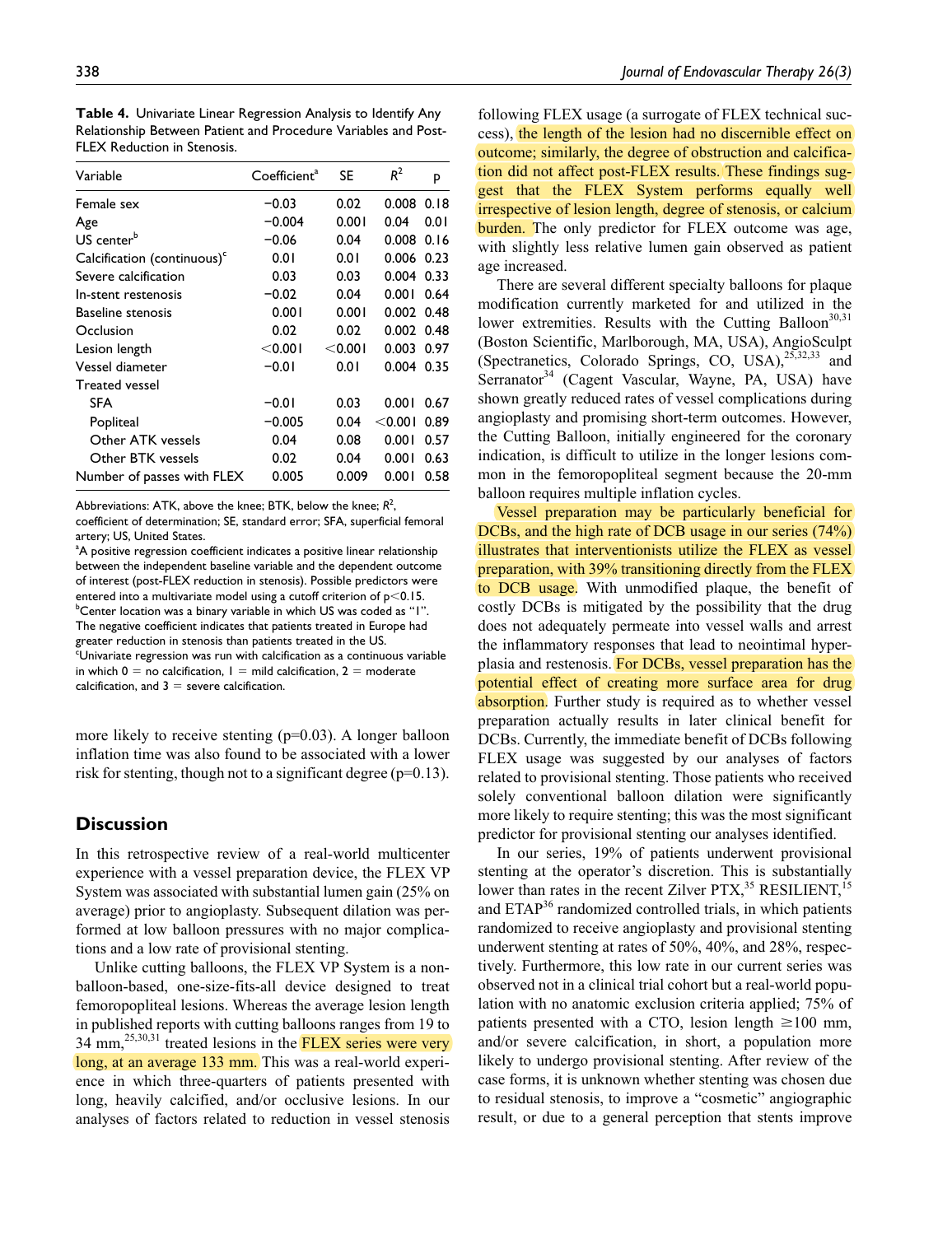|  | Table 5. Univariate and Multivariate Logistic Regression to Assess Predictors of Provisional Stenting. |  |
|--|--------------------------------------------------------------------------------------------------------|--|
|--|--------------------------------------------------------------------------------------------------------|--|

| Variable                            | Coefficient <sup>a</sup> | <b>SE</b> | Odds Ratio (95% CI)           | P       |
|-------------------------------------|--------------------------|-----------|-------------------------------|---------|
| Univariate analysis                 |                          |           |                               |         |
| Age                                 | $-0.02$                  | 0.03      | $0.98$ (0.93 to 1.03)         | 0.39    |
| Female sex                          | 0.17                     | 0.38      | 1.2 (0.56 to 2.49)            | 0.66    |
| Calcification (continuous)          | $-0.12$                  | 0.18      | 0.89 (0.62 to 1.27)           | 0.51    |
| Severe calcification                | 0.09                     | 0.42      | 1.09 (0.48 to 2.49)           | 0.84    |
| In-stent restenosis                 | $-0.60$                  | 0.77      | 0.55 (0.12 to 2.51)           | 0.44    |
| <b>Baseline stenosis</b>            | 0.02                     | 0.02      | 1.02 (0.99 to 1.06)           | 0.22    |
| Lesion length                       | 0.005                    | 0.002     | 1.005 (1.001 to 1.009)        | 0.02    |
| Number of passes with FLEX          | $-0.05$                  | 0.14      | 0.96 (0.72 to 1.27)           | 0.75    |
| Post-FLEX stenosis                  | 0.003                    | 0.01      | 1.003 (0.98 to 1.03)          | 0.75    |
| Post-FLEX reduction in stenosis     | 0.12                     | 1.10      | $1.12$ (0.13 to 9.9)          | 0.91    |
| DCB alone                           | $-1.60$                  | 0.47      | $0.20$ (0.08 to $0.51$ )      | 0.001   |
| Conventional balloon dilation alone | 1.57                     | 0.38      | 4.8 $(2.3 \text{ to } 10.1)$  | < 0.001 |
| Conventional balloon $+$ DCB        | $-0.009$                 | 0.37      | 0.99 (0.48 to 2.05)           | 0.98    |
| Opening pressure                    | 0.10                     | 0.13      | $1.1$ (0.86 to 1.42)          | 0.43    |
| Maximum pressure                    | 0.03                     | 0.08      | $1.03$ (0.88 to 1.2)          | 0.70    |
| Inflation time                      | $-0.21$                  | 0.14      | 0.81 (0.62 to 1.06)           | 0.13    |
| <b>Dissection</b>                   | 1.31                     | 0.70      | 3.7 (0.95 to 14.51)           | 0.06    |
| Multivariate analysis <sup>b</sup>  |                          |           |                               |         |
| Conventional balloon dilation       | 1.49                     | 0.47      | 4.4 (1.8 to 11.1)             | 0.001   |
| Minor dissection <sup>c</sup>       | 1.97                     | 0.78      | 7.2 (1.6 to 33.2)             | 0.011   |
| Lesion length                       | 0.005                    | 0.002     | 1.0 $(1.0 \text{ to } 1.0)^b$ | 0.03    |
| Inflation time                      | $-0.20$                  | 0.13      | $0.82$ (0.6 to 1.1)           | 0.13    |

Abbreviations: CI, confidence interval; DCB, drug-coated balloon.

a To limit the possibility of confounding variables, analyses were restricted to patients in the United States treated for femoropopliteal lesions. A positive regression coefficient indicates a positive relationship between the independent baseline variable and the binary outcome of interest. A positive coefficient for a categorical variable indicates that event of interest (provisional stenting) is more likely with exposure to the predictor variable (eg, female gender). Conversely, a negative coefficient indicates that provisional stenting is less likely with exposure to the predictor variable. For example, patients treated solely with DCBs are less likely to receive stenting than those who received other endovascular treatment (ie, solely conventional balloons or conventional balloons *and* DCBs).

b All variables identified as possible predictors in univariate analyses (p<0.15) were entered into a multivariate model. Use of DCBs alone and center experience were both removed from the model in backwards stepwise regression.

 $c$ All 15 (6%) dissections observed in this series were minor (12 type A and 3 type B).

long-term outcomes in longer lesions. Comparatively, in the MASCOT pivotal trial evaluating AngioSculpt,<sup>37</sup> the stent rate was 46%. A more contemporary study involving the use of the Chocolate balloon in femoropopliteal disease cites low rates of dissection (22.5%) and bailout stenting (1.6%), but the lesion lengths were only 83.5 mm on average, with fewer CTOs  $(23.1\%)$ .<sup>38</sup>

Not surprisingly, dissection was associated with a heightened risk for provisional stenting. Historically, the rate of flow-limiting dissection during balloon dilation of peripheral arteries has been high. In a large 2017 analysis, Fujihara et al<sup>16</sup> found that provisional stenting for flow-limiting dissections or residual stenoses  $>$ 30% occurred in 74% of cases, with over 40% exhibiting severe dissections and 13% exhibiting flow-limiting dissections. No flow-limiting dissection, perforation, or embolization was observed in our series. The mechanism of action of the expanded FLEX treatment element is that it provides a low-force "predilation" of the stenosis prior to balloon angioplasty, which may be the reason

behind the low rate of dissections. The FLEX utilizes a nonballoon-based mechanism and therefore can theoretically avoid complications of balloon-based devices such as edge dissections (at the balloon shoulders) and dissections that may occur when supranominal pressures are applied. Outcomes in this study and recent reports with cutting balloons suggest that vessel preparation enhances vessel compliance, enabling lowered balloon pressures and reducing or eliminating the risk of vessel complications.<sup>16,30</sup> Average opening balloon pressure in our series was 4.2 atm and maximum pressure was 9.2 atm; the latter is substantially lower than average pressures in standard angioplasty but in line with maximum pressures associated with available cutting balloons, which have reported similarly reduced or nonexistent serious vessel complications.<sup>26,30</sup> A significant relationship was observed between stenosis reduction after FLEX usage and maximum balloon pressures, with those patients exhibiting greater reduction in stenoses from use of the FLEX VP System subsequently undergoing angioplasty with lower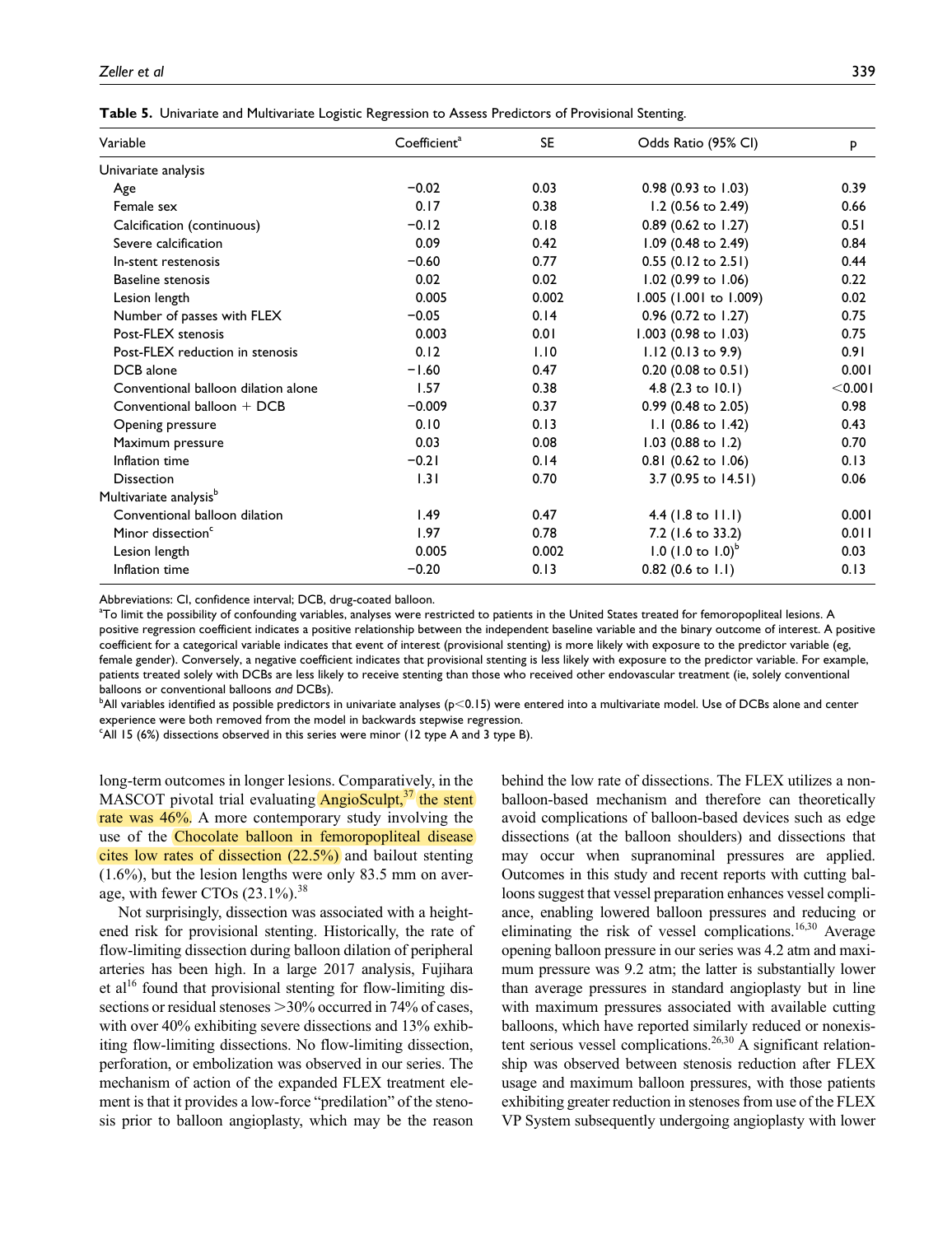associated with a reduced risk for stenting, though this was not a significant factor. Zorger et  $al<sup>39</sup>$  found that a longer inflation time was associated with improved angioplasty outcome and reduced complications.

Patients with longer lesions were more likely to undergo stenting, though the elevated risk was not extreme or very significant. Calcification and degree of obstruction appeared to have negligible impact on acute outcome; however, it will be critical to assess whether late outcomes will be independent of these well-known risk factors. An analyses by Shammas et al<sup>14</sup> found that the presence of calcification was the most significant factor predictive of provisional stenting following PTA. Six months after treatment of femoropopliteal lesions with DCBs, Tepe et  $al<sup>40</sup>$  found that degree of calcification was directly correlated with late lumen loss, with the authors suggesting that vessel preparation to alter or excise plaque may be essential if DCB treatment is to be effective. In our series, severity of baseline obstruction and even severe calcification had no impact on whether provisional stenting was performed. These findings raise the question of whether FLEX may alter the mechanical properties of the vessel, at least in part protecting against the poorer results in calcified and high-grade lesions.

#### *Limitations*

The study was limited by its retrospective design and the lack of a control arm. All imaging and data from this realworld experience were site reported, without core laboratory assessment. Estimation of severity of stenoses and calcification was at the discretion of the interventionist. A lack of baseline clinical metrics to delineate the severity of PAD in this patient population was a significant limitation.

The outcome of our analysis indicating that patients undergoing solely conventional balloon dilation (as opposed to DCBs) were more likely to receive stenting must be viewed in the context that some interventionists may have approached angioplasty with an expectation that stenting was likely. As such, they may have selected the less expensive conventional balloon as opposed to a DCB. It is impossible to determine to what extent this influenced the choice of conventional balloon angioplasty vs DCB across the series.

# **Conclusion**

This retrospective analysis suggests that the FLEX VP System may improve acute outcomes achieved with conventional and DCB angioplasty. Vessel preparation facilitated significant predilation lumen gain, and subsequent angioplasty resulted in satisfactory outcome for a majority of patients, with a low rate of provisional stenting and no serious vessel complications. Average opening balloon pressures were low in our series, a possible surrogate of enhanced vessel compliance following FLEX usage. These outcomes were observed in a real-world patient population in which a majority presented with heavily calcified, long, and/or occluded lesions. Further studies with a control arm are warranted.

#### **Declaration of Conflicting Interests**

The author(s) declared the following potential conflicts of interest with respect to the research, authorship, and/or publication of this article: Thomas Zeller received honoraria from Abbott Vascular, Veryan, Biotronik, Boston Scientific Corporation, Cook Medical, W.L. Gore & Associates, Medtronic, Philips-Spectranetics, TriReme, and Shockwave; is a consultant for Boston Scientific Corporation, Cook Medical, W.L. Gore & Associates, Medtronic, Spectranetics, Veryan, Intact Vascular, B. Braun, Shockwave, and Bayer. His institution received research, clinical trial, or drug study funds from 480 biomedical, Bard Peripheral Vascular, Veryan, Biotronik, Cook Medical, W.L. Gore & Associates, Medtronic, Philips, Terumo, TriReme, Shockwave, Med Alliance, Intact Vascular, and B. Braun. He owns common stock in QT Medical. John Pigott is the founder and the Chief Science Officer of VentureMed Group, as well as an active board member.

#### **Funding**

The author(s) disclosed receipt of the following financial support for the research, authorship, and/or publication of this article: The statistical analysis was funded by VentureMed Group.

#### **References**

- 1. Murabito JM, Evans JC, Nieto K, et al. Prevalence and clinical correlates of peripheral arterial disease in the Framingham Offspring Study. *Am Heart J*. 2002;143:961-965.
- 2. Selvin E, Erlinger TP. Prevalence of and risk factors for peripheral arterial disease in the United States: results from the National Health and Nutrition Examination Survey, 1999- 2000. *Circulation*. 2004;110:738-743.
- 3. Hiatt WR, Hoag S, Hamman RF. Effect of diagnostic criteria on the prevalence of peripheral arterial disease. The San Luis Valley Diabetes Study. *Circulation*. 1995;91:1472-1479.
- 4. Ohnishi H, Sawayama Y, Furusyo N, et al. Risk factors for and the prevalence of peripheral arterial disease and its relationship to carotid atherosclerosis: the Kyushu and Okinawa Population Study (KOPS). *J Atheroscler Thromb*. 2010;17:751-758.
- 5. Hasimu B, Li J, Nakayama T, et al. Ankle brachial index as a marker of atherosclerosis in Chinese patients with high cardiovascular risk. *Hypertens Res*. 2006;29:23-28.
- 6. Alzamora MT, Fores R, Baena-Diez JM, et al. The peripheral arterial disease study (PERART/ARTPER): prevalence and risk factors in the general population. *BMC Public Health*. 2010;10:38.
- 7. Doobay AV, Anand SS. Sensitivity and specificity of the ankle-brachial index to predict future cardiovascular outcomes: a systematic review. *Arterioscler Thromb Vasc Biol*. 2005;25:1463-1469.